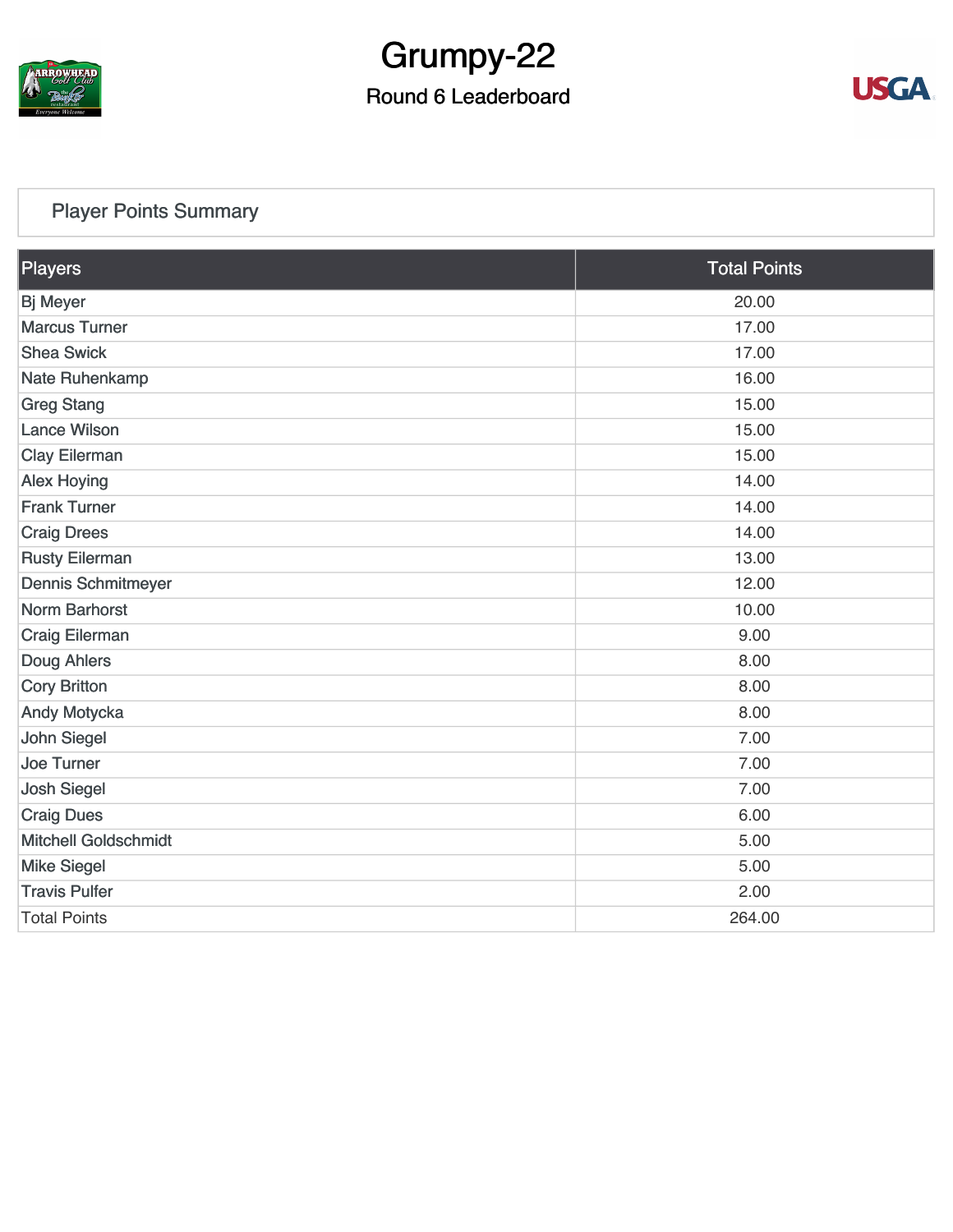

# Grumpy-22

#### Round 6 Leaderboard



#### [Team Points Summary](https://static.golfgenius.com/v2tournaments/team_points?league_id=8123139340541895924&round_id=8123140168933713269)

| <b>Teams</b>              | <b>Total Points</b> |  |  |  |
|---------------------------|---------------------|--|--|--|
| Got Nothin                | 35.00               |  |  |  |
| Senior & Freshman         | 33.00               |  |  |  |
| Roomies                   | 29.00               |  |  |  |
| Pig Insurance             | 24.00               |  |  |  |
| Wabash                    | 24.00               |  |  |  |
| <b>Who Dey</b>            | 23.00               |  |  |  |
| No Bush                   | 21.00               |  |  |  |
| <b>Retired Transplant</b> | 20.00               |  |  |  |
| Smith & Jones             | 20.00               |  |  |  |
| <b>Still No Red</b>       | 15.00               |  |  |  |
| <b>Treble Hook</b>        | 11.00               |  |  |  |
| <b>Stones Throw</b>       | 9.00                |  |  |  |
| <b>Total Points</b>       | 264.00              |  |  |  |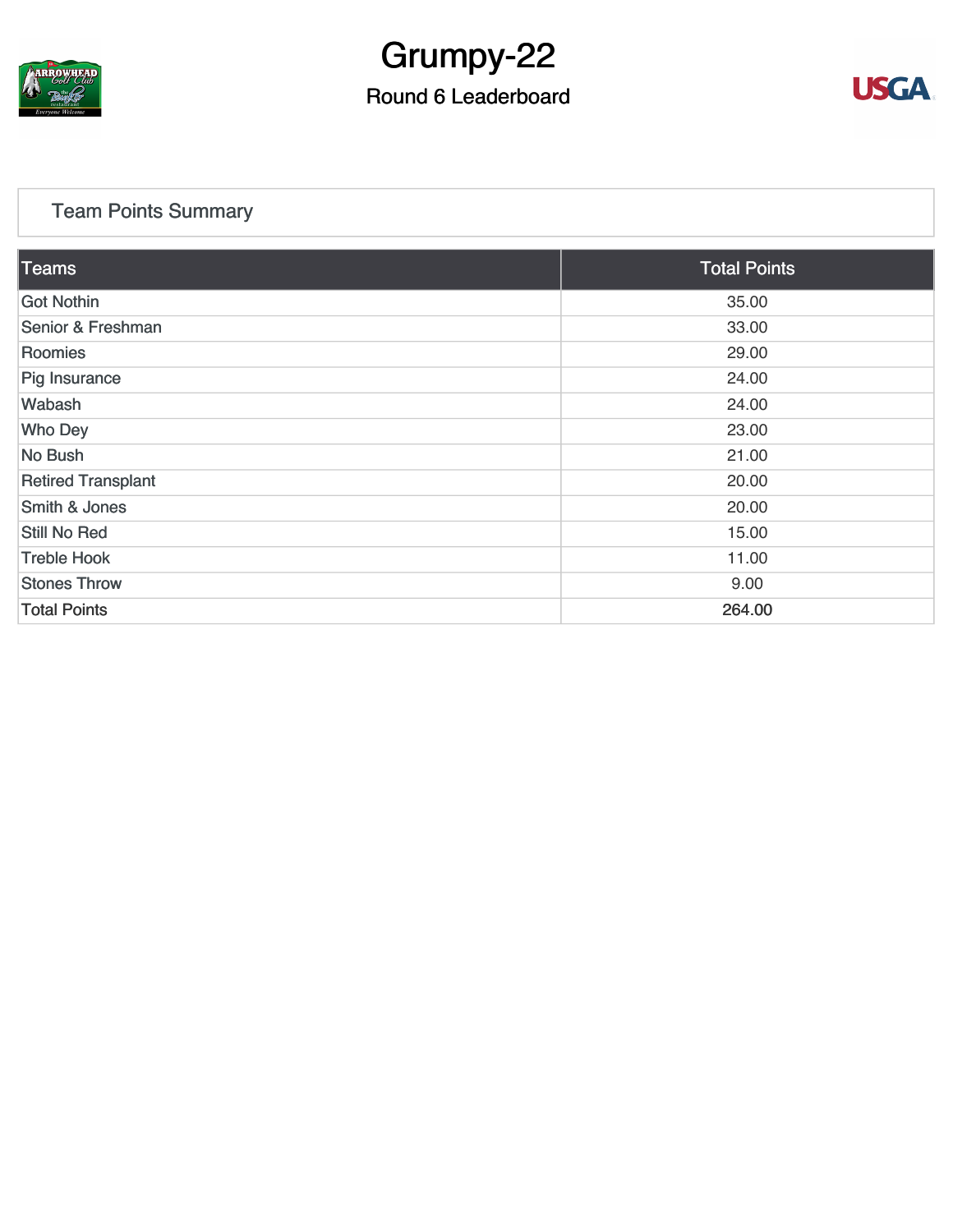

## Grumpy-22 Round 6 Leaderboard



### [League Play](https://static.golfgenius.com/v2tournaments/8123149254165275814?called_from=&round_index=6)

| <b>Points</b>                         | Player                                        | Match       | Player                                    | <b>Points</b> |  |  |  |
|---------------------------------------|-----------------------------------------------|-------------|-------------------------------------------|---------------|--|--|--|
| 8.00                                  | Smith & Jones (Andy Motycka)                  | 1 up        | <b>Wabash (Alex Hoying)</b>               | 14.00         |  |  |  |
| 12.00                                 | <b>Smith &amp; Jones (Dennis Schmitmeyer)</b> | 1 up        | <b>Wabash (Norm Barhorst)</b>             | 10.00         |  |  |  |
| 17.00                                 | Senior & Freshman (Marcus Turner)             | 4 & 2       | <b>Treble Hook (Mitchell Goldschmidt)</b> | 5.00          |  |  |  |
| 16.00                                 | Senior & Freshman (Nate Ruhenkamp)            | 3 & 2       | <b>Treble Hook (Craig Dues)</b>           | 6.00          |  |  |  |
| 9.00                                  | Who Dey (Craig Eilerman)                      | <b>Tied</b> | No Bush (Rusty Eilerman)                  | 13.00         |  |  |  |
| 14.00                                 | <b>Who Dey (Craig Drees)</b>                  | 1 up        | No Bush (Cory Britton)                    | 8.00          |  |  |  |
| 15.00                                 | <b>Retired Transplant (Lance Wilson)</b>      | 2 & 1       | Pig Insurance (Josh Siegel)               | 7.00          |  |  |  |
| 5.00                                  | <b>Retired Transplant (Mike Siegel)</b>       | 4 & 3       | Pig Insurance (Shea Swick)                | 17.00         |  |  |  |
| 15.00                                 | <b>Roomies (Greg Stang)</b>                   | 3 & 1       | Still No Red (Joe Turner)                 | 7.00          |  |  |  |
| 14.00                                 | <b>Roomies (Frank Turner)</b>                 | 1 up        | <b>Still No Red (Doug Ahlers)</b>         | 8.00          |  |  |  |
| 2.00                                  | <b>Stones Throw (Travis Pulfer)</b>           | 4 & 3       | Got Nothin (Bj Meyer)                     | 20.00         |  |  |  |
| 7.00                                  | <b>Stones Throw (John Siegel)</b>             | 2 up        | <b>Got Nothin (Clay Eilerman)</b>         | 15.00         |  |  |  |
| <b>Total Points Allocated: 264.00</b> |                                               |             |                                           |               |  |  |  |